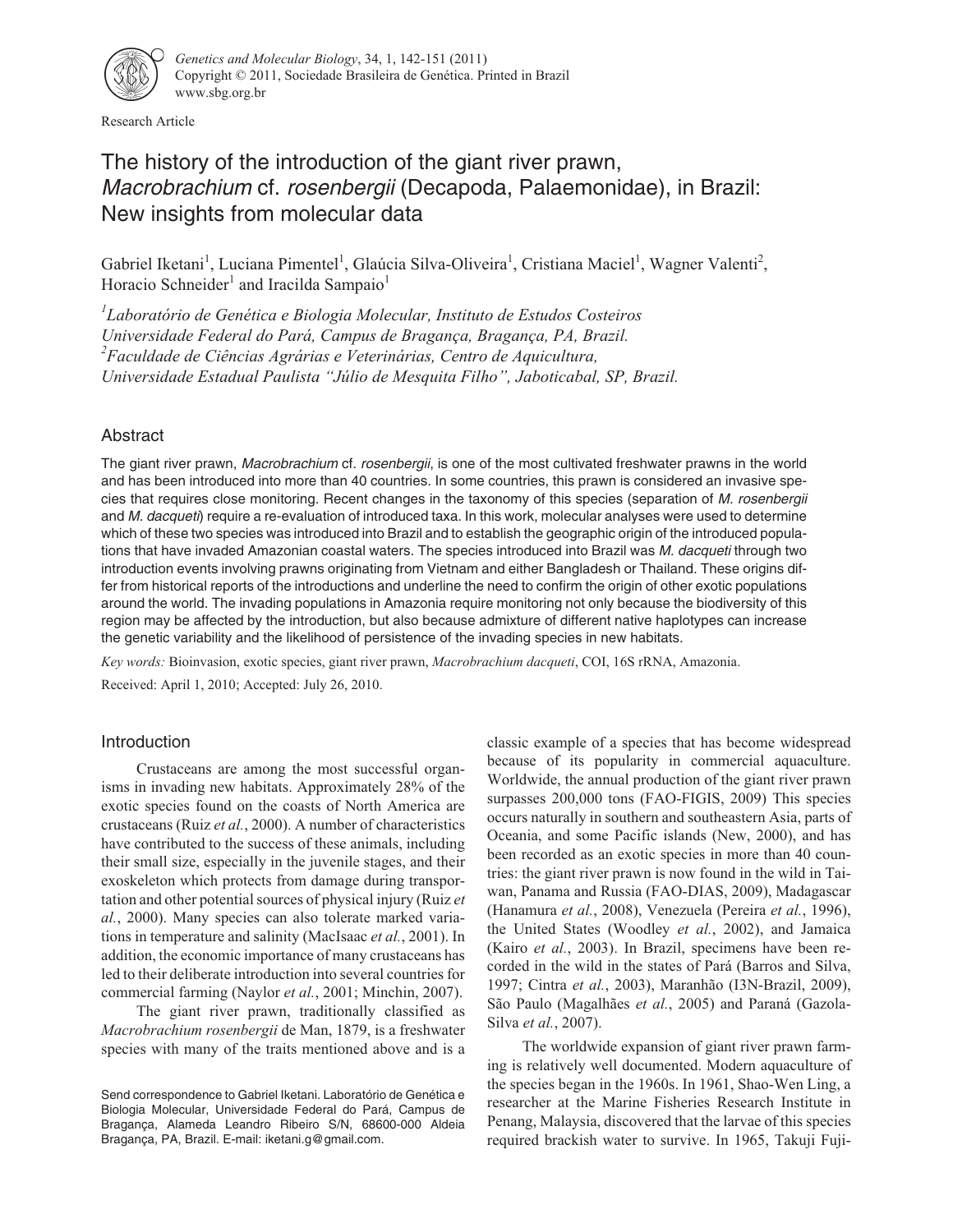mura and his team took a number of specimens from Malaysia to the Anuenue Fisheries Research Center (AFRC) in Honolulu, Hawaii, where they embarked on research that made the production of post-larvae (PL) possible on a commercial scale. These advances, together with the results of other studies in larviculture, and the large-scale production of PLs from Hawaii, led to the introduction of this species into various countries, principally in the New World, but also in Africa and some parts of Europe (New, 2000).

In Brazil, the giant river prawn was first introduced in 1977 by the Oceanography Department of the Federal University of Pernambuco, which imported PL directly from the AFRC. However, major expansion of the prawn farming industry in this country took place in the 1990s, when there were 32 hatcheries for larviculture and more than 700 hectares of growout ponds (Valenti, 1993). Since the original importation, a number of other public and private institutions have conducted their own introductions (Cavalcanti, 1998). As a result, the exact geographic origin of most of the populations that now exist in Brazil is unknown.

The relatively ample natural distribution of the giant river prawn has resulted in variation in some characteristics, and this has generated considerable debate about the taxonomic status of this species. Originally, two subspecies were recognized, the eastern *M. rosenbergii rosenbergii*, and the western *M. rosenbergii dacqueti* (Johnson, 1973; Lindenfelser, 1984). However, a recent study by de Bruyn *et al.* (2004a), which analyzed the mitochondrial rRNA 16S gene, concluded that these two forms may in fact represent phylogenetically distinct species. Morphological analyses have not only corroborated these conclusions but have also shown that the two species can be easily distinguished on the basis of a few simple diagnostic traits (Wowor and Ng, 2007). Furthermore, *M. dacqueti*, and not *M. rosenbergii*, is the species farmed throughout the world (Wowor and Ng, 2007).

These findings raise a number of questions, the most obvious of which is the exact identity of the taxon that has been introduced for aquaculture in different countries, including Brazil. Are the historic data on the dissemination of the giant river prawn in Brazil and other parts of the world accurate? In other words, was Malaysia really the single geographic source of all the exotic populations of this prawn? In an attempt to answer these questions, we have used molecular tools to compare the populations of giant river prawn found in Brazil with native populations in their natural environment in southern Asia and the western Pacific.

## Material and Methods

The prawns used in this study were collected from different bodies of freshwater along the coast of the Brazilian state of Pará (Amazon region), from Salvador in the state of Bahia, and from the Aquaculture Center

(CAUNESP) of the São Paulo State University, in Jaboticabal, São Paulo (Figure 1). Molecular identification of the species of giant prawn that occurs in Brazil was based on the analysis of mitochondrial rRNA 16S gene sequences that were compared with those obtained from native populations by de Bruyn *et al.* (2004a). For this analysis, *Macrobrachium australiense* and *Macrobrachium lar* were used as the outgroups (Table 1). To identify the geographic origin of the Brazilian populations, DNA sequences of cytochrome C oxidase subunit I (COI) gene were generated and compared with the sequences available for native populations of *M. rosenbergii* (de Bruyn *et al.*, 2004b) and *M. dacqueti* (de Bruyn *et al.*, 2005).

#### DNA extraction, amplification and sequencing

DNA was extracted in Eppendorf tubes using a rapid phenol-chloroform protocol adapted from the standard procedure of Sambrook *et al.* (1989). The mitochondrial rRNA 16S gene was amplified using the primers 16S L1987 and 16S H2609 (Palumbi *et al.*, 1991), while COI was amplified using the primers developed by Folmer *et al.* (1994). The PCR conditions were as follows: each  $25 \mu L$  reaction contained 4  $\mu$ L of deoxynucleotide triphosphate (dNTP;  $1.25 \text{ mM}$ ),  $2.5 \mu L$  of  $10 \text{ x}$  buffer solution,  $1 \mu L$  of MgCl<sub>2</sub> solution (25 mM), 1-2  $\mu$ L of total DNA (200 ng/ $\mu$ L), 0.25  $\mu$ L of each primer (200 ng/ $\mu$ L), 0.20  $\mu$ L of Taq polymerase  $(5 \text{ U/}\mu\text{L}$ ; Invitrogen) and bidistilled water to complete the final volume.

For 16S rRNA, the PCR consisted of the following temperature cycles: initial denaturation for 3 min at 94 °C, followed by 30 cycles of 30 s at 94  $\degree$ C for denaturation, 45 s at 50 °C for hybridization and 45 s at 72 °C for extension, with a final extension of 5 min at 72 °C. For COI, the conditions were: initial denaturation for 3 min at 94 °C, followed by 35 cycles of extension at 94 °C for 1 min, annealing at 55 °C for 1 min and extension at 72 °C for 1 min, with by a final extension at 72 °C for 5 min.

The quality of extracted DNA and the PCR products were assessed by electrophoresis in 1% agarose gels. The samples were then purified with the ExoSAP-IT enzyme (Amersham Pharmacia Biotech Inc.) and sequenced using a ABI BigDye® Terminator Mix (Applied Biosystems, Carlsbad, CA). The samples were sequenced in an ABI 3120 automatic sequencer (Applied Biosystems).

#### Phylogenetic and populational analyses

The DNA sequences were aligned with BioEdit 7.0.5.3 (Hall, 1999) and saturation of the database was evaluated with DAMBE 4.2.13 (Xia and Xie, 2001). The evolutionary model that best accounted for the observed variation in the database was selected using MODELTEST v. 3.7 (Posada and Crandall, 1998). Three procedures were used for the phylogenetic analyses, namely, the neighbor joining (NJ) and maximum parsimony (MP) methods that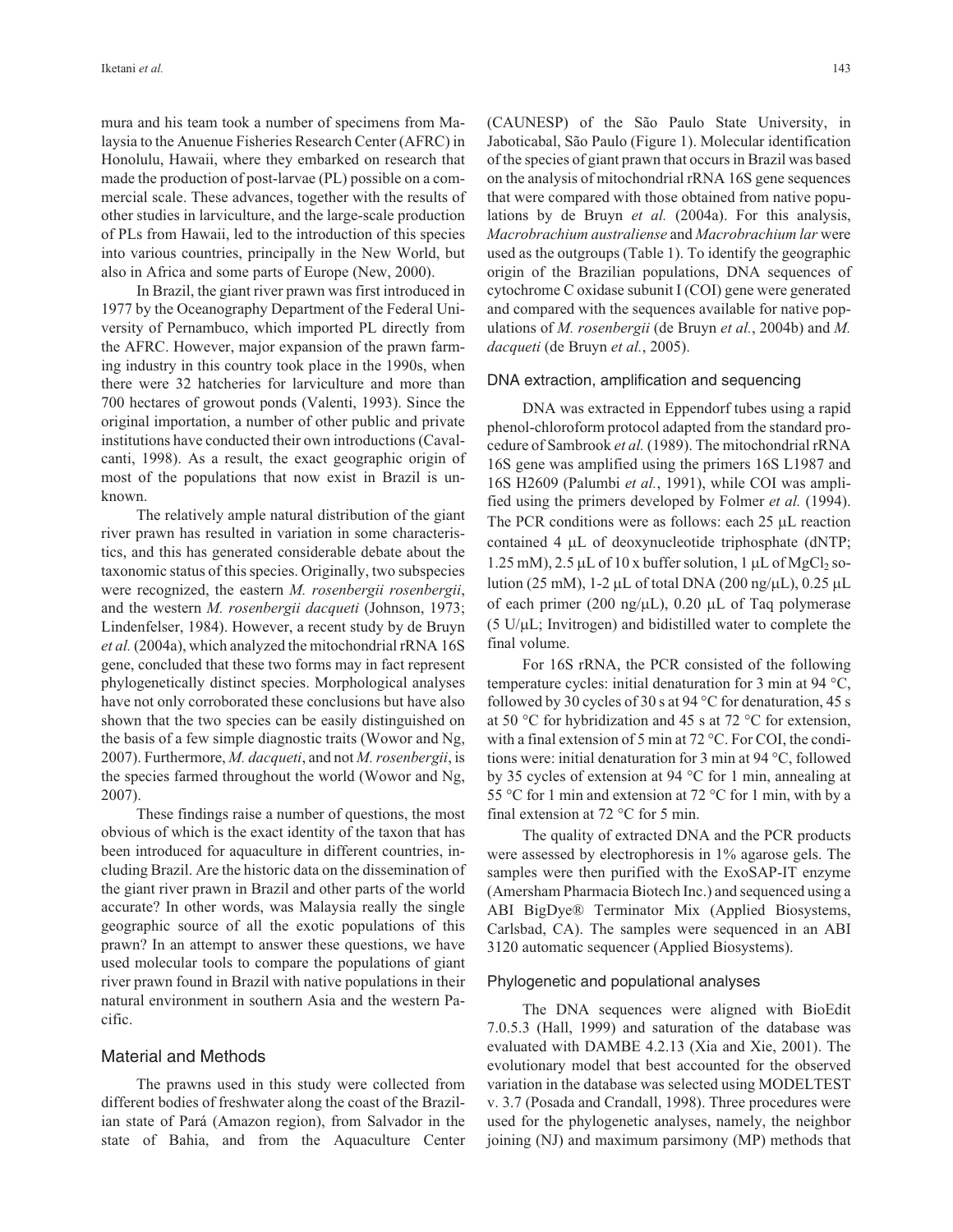| Collection site                            | Haplotype code  | N                    | Form <sup>1</sup> | GenBank            |
|--------------------------------------------|-----------------|----------------------|-------------------|--------------------|
| Native <sup>2</sup>                        |                 |                      |                   |                    |
| Northwestern Malaysia                      | 1M              | $\mathbf{1}$         | Western           | AY203912           |
| Southwestern Malaysia                      | 2M              | 1                    | Western           | AY203915           |
| Northeastern Malaysia                      | 3M              | 1                    | Western           | AY203904           |
| Malaysia                                   | 4M              | 1                    | Western           | AY203905           |
| Vietnam                                    | 1V              | 1                    | Western           | AY203914           |
| Southern Vietnam                           | 2V              | 1                    | Western           | AY203907           |
| Southwestern Thailand                      | 1T              | 1                    | Western           | AY203908           |
| Southeastern Thailand                      | 2T              | 1                    | Western           | AY203911           |
| Java, Indonesia                            | JA              | 1                    | Western           | AY203913           |
| Philippines                                | PH              | 1                    | Eastern           | AY203910           |
| Papua New Guinea                           | PN              | $\mathbf{1}$         | Eastern           | AY203906           |
| Irian Jaya, Indonesia                      | IJ              | 1                    | Eastern           | AY203909           |
| Wenlock River, Australia                   | 1A              | 1                    | Eastern           | AY203918           |
| Leichardt River, Australia                 | 2A              | 1                    | Eastern           | AY203919           |
| Roper River, Australia                     | 3A              | 1                    | Eastern           | AY203920           |
| McArthur River, Australia                  | 4A              | 1                    | Eastern           | AY203921           |
| Katherine River, Australia                 | 5A              | $\mathbf{1}$         | Eastern           | AY203917           |
| Ord River, Australia                       | 6A              | 1                    | Eastern           | AY203916           |
| Non-Native                                 |                 |                      |                   |                    |
| Augusto Corrêa, northern Brazil            | $1BR3$ , $2BR3$ | $4$ (1BR: 3; 2BR: 1) |                   | GQ985381; GQ985387 |
| Colares, northern Brazil                   | 1BR, 2BR        | 2 (1BR:1; 2BR: 1)    |                   | GQ985382; GQ985388 |
| Irituia, northern Brazil                   | 1BR             | 1                    |                   | GO985383           |
| Capanema, northern Brazil                  | 1BR             | 1                    |                   | GQ985384           |
| Tracuateua, northern Brazil                | 1BR             | 3                    |                   | GQ985385           |
| CAUNESP <sup>4</sup> , southeastern Brazil | 1BR             | 2                    |                   | GQ985386           |
| Outgroups                                  |                 |                      |                   |                    |
| Macrobrachium australiense <sup>2</sup>    | Mau             | $\mathbf{1}$         |                   | AY203923           |
| Macrobrachium lar <sup>2</sup>             | Mlar            | 1                    |                   | AY203922           |

**Table 1** - Samples used for the molecular identification of the giant river prawn taxon that occurs in Brazil based on the analysis of 16S rRNA.

<sup>1</sup>Western = *M. dacqueti*; Eastern = *M. rosenbergii*; <sup>2</sup>Samples from de Bruyn *et al.* (2004a); <sup>3</sup> IBR and 2BR refer to the haplotypes found in different regions; <sup>4</sup> Specimens from the Aquaculture Center (CAUNESP) of São Paulo State University, in Jaboticabal, São Paulo.

were run in PAUP\* 4b10 (Swofford, 2002) and the maximum likelihood (ML) method that was run using PHYML 2.4.4 (Guindon and Gascuel, 2003). The significance of the observed groupings was estimated by bootstrap analysis based on 1,000 pseudoreplicates. Genetic divergence was evaluated in matrices constructed using PAUP\*, according to the evolutionary model suggested by the MODELTEST application.

The geographic origin of the populations was identified from a haplotype network that was constructed using Network 4.0 (Bandelt *et al.*, 1999) based on the median joining (MJ) method. The mean divergence between the observed haplotypes in the different populations was estimated and analysis of molecular variance (AMOVA) was run using Arlequin 3.11 (Excoffier *et al.*, 2005) to compare native and exotic populations.

#### **Results**

#### Molecular identification using 16S rRNA

The alignment obtained for 16S rRNA contained 472 bp, of which 42 were variable between *M. rosenbergii* and *M. dacqueti*. Most of the mutations were exclusive to one or the other of the species. The phylogenetic analyses revealed the formation of two clades supported by strong bootstrap values in all cases (Figure 2). Only two haplotypes were identified in the Brazilian samples (GenBank accession numbers: GQ985381-GQ985388), and both were typical of *M. dacqueti* (de Bruyn *et al.*, 2004a).

Genetic divergence between the eastern (*M. rosenbergii*) and western (*M. dacqueti*) forms varied from 4.9% to 5.9%. Within-group divergence varied from 0.0% to 0.8% in *M. rosenbergii* and from 0.0% to 0.6% in *M.*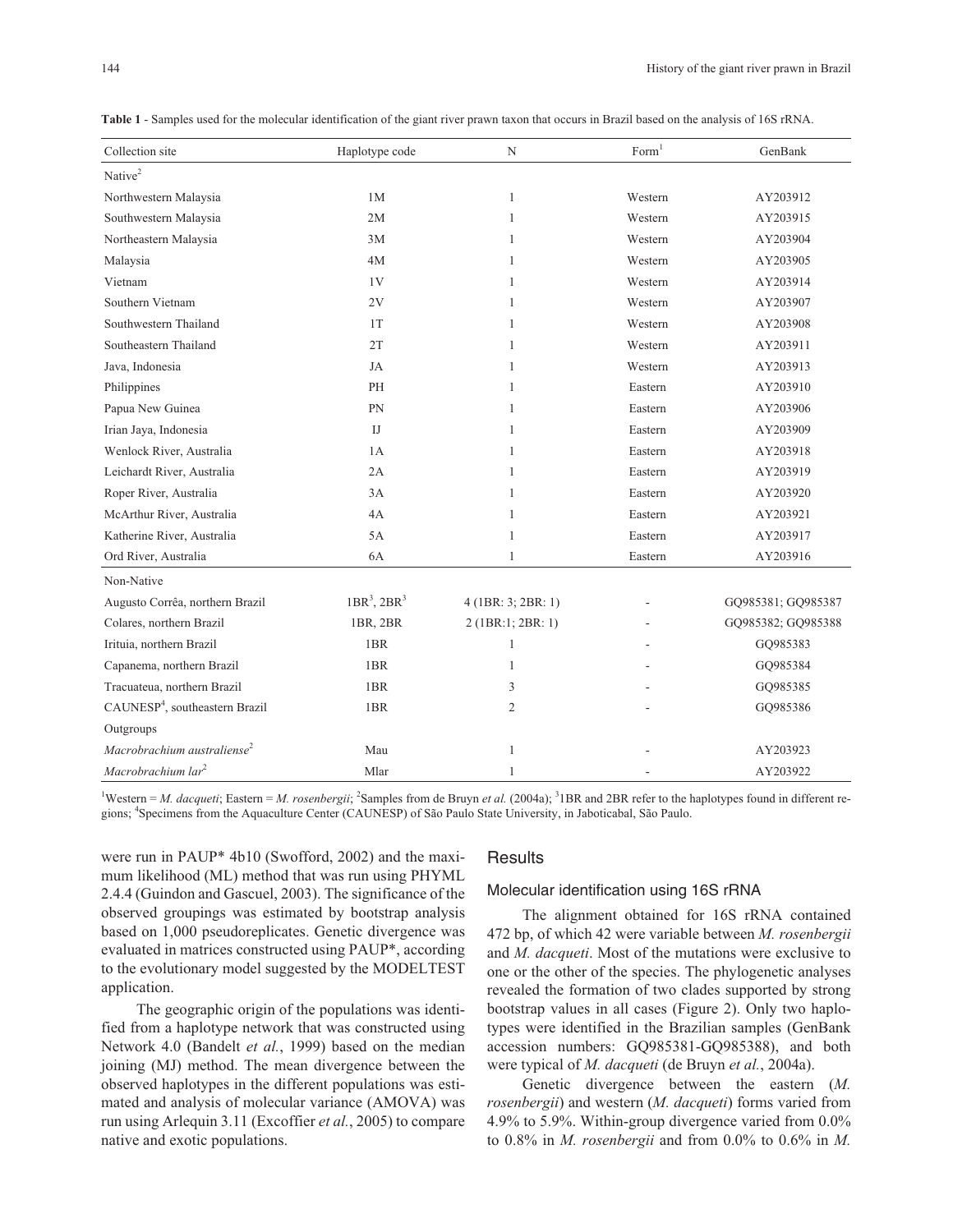

**Figure 1** - (A) Network showing the relationships between the haplotypes found only in native populations of *M. dacqueti* (white), only in exotic populations (gray), and in native and exotic populations (black). (B) Locations of the native *M. dacqueti* populations sampled by de Bruyn *et al.* (2005): a – Raimangal, b – Meghna, c – Kraburi, d – Tapi, e – Setiu, f – Semenyih, g – Bahand, h – Dongnai, i – Mekong, j – Musi, k – Barito. The probable origins of the populations introduced into Brazil are highlighted in bold. (C) Exotic populations sampled in Brazil in this study. In detail, the coast of Pará (Amazon region): l – Augusto Corrêa, m – Colares, n – Soure, o – Tracuateua, p – Salvador (Bahia), q – CAUNESP (Aquaculture Center of São Paulo State University), São Paulo, r – Irituia and s – Capanema.

*dacqueti* (Table 2). The 1BR haplotype was by far the most frequent and was detected in all of the Brazilian regions sampled, whereas 2BR was found only in Pará (in the municipalities of Augusto Corrêa and Colares).

# Origin of the Brazilian populations based on analysis of COI

The database used to identify the geographic origin of the Brazilian population included the samples used here and the 35 haplotypes recorded by de Bruyn *et al.* (2005) from 11 native populations of *M. dacqueti* (Table 3). Our results confirmed that the *Macrobrachium* species introduced into Brazil was *M. dacqueti*.

One hundred and seven sequences of COI were obtained from the Brazilian samples, with a total of 602 bp, 59 of which were variable. Five haplotypes were identified (GenBank accession numbers GQ995505-GQ995518), three of which were identical to those previously identified in native populations (haplotypes 12, 29, and 34). The other

two haplotypes (36 and 37) were recorded only in the Brazilian specimens. These five haplotypes formed two clades (Figure 1) with genetic divergences of 1.7-2.4%. Of the 11 natural populations analyzed by de Bruyn *et al.* (2005), eight (Raimangal, Meghna, Kraburi, Semenyih, Bahand, Dongnai, Mekong and Musi) may be the source of the Brazilian populations of *M. dacqueti*, as suggested by the presence of one of the three haplotypes. This relatively large number of possibilities reflected the presence of haplotypes 12 and 29 in some native populations (Table 3). However, the most probable geographic origin of these populations would be either Mekong in Vietnam, Raimangal or Meghna in Bangladesh, or Kraburi in Thailand (Table 4). Given the considerable geographic distances that separate these populations, it seems likely that the introduction of giant prawns into Brazil occurred on at least two different occasions.

The mean genetic divergence of the Brazilian populations (1.2-1.8%) was greater than that observed within native populations, which varied from 0.41% to 0.77%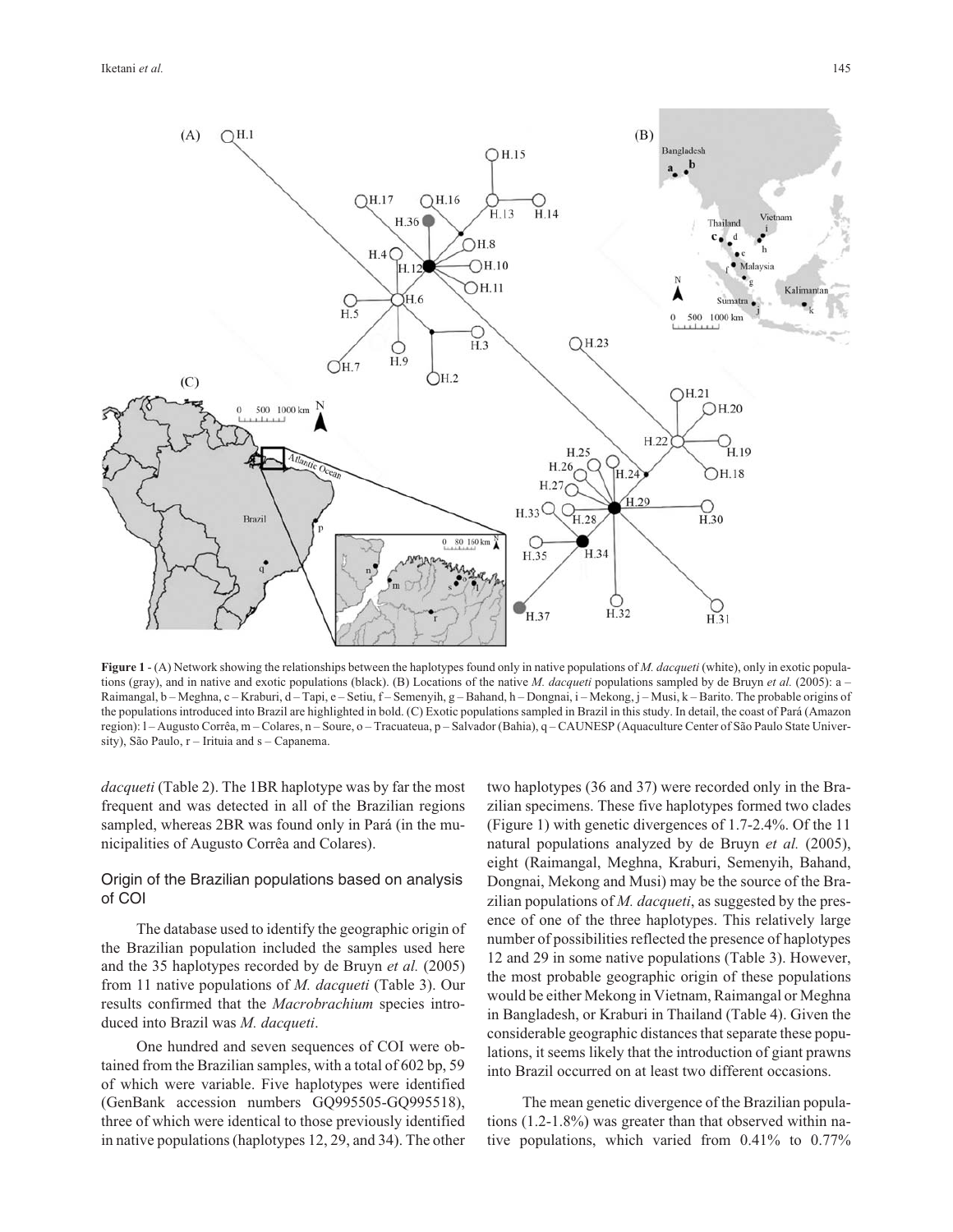| Haplotypes |      |                | Mlar Mau Mac | PH   | PN  | 1A  | 2A  | 3A  | 4A  | 5A  | 6A  | $_{\text{IJ}}$ | JA  | 1M  | 2M  | 3M  | 4M  | 1V  | 2V  | 1T  | 2T  | 1BR |
|------------|------|----------------|--------------|------|-----|-----|-----|-----|-----|-----|-----|----------------|-----|-----|-----|-----|-----|-----|-----|-----|-----|-----|
| Mlar       |      |                |              |      |     |     |     |     |     |     |     |                |     |     |     |     |     |     |     |     |     |     |
| Mau        | 9.3  |                |              |      |     |     |     |     |     |     |     |                |     |     |     |     |     |     |     |     |     |     |
| Mac        | 13.6 | 13.0           |              |      |     |     |     |     |     |     |     |                |     |     |     |     |     |     |     |     |     |     |
| PH         | 11.2 | 10.4           | 11.4         |      |     |     |     |     |     |     |     |                |     |     |     |     |     |     |     |     |     |     |
| PN         |      | 11.4 10.1 11.2 |              | 0.2  |     |     |     |     |     |     |     |                |     |     |     |     |     |     |     |     |     |     |
| 1A         | 11.2 | 10.4 11.4      |              | 0.2  | 0.4 |     |     |     |     |     |     |                |     |     |     |     |     |     |     |     |     |     |
| 2A         | 11.0 | 10.1           | 11.2         | 0.2  | 0.4 | 0.2 |     |     |     |     |     |                |     |     |     |     |     |     |     |     |     |     |
| 3A         | 11.0 |                | $10.1$ 11.2  | 0.2  | 0.4 | 0.2 | 0.0 |     |     |     |     |                |     |     |     |     |     |     |     |     |     |     |
| 4A         | 11.2 |                | $10.1$ 11.2  | 0.4  | 0.6 | 0.4 | 0.2 | 0.2 |     |     |     |                |     |     |     |     |     |     |     |     |     |     |
| 5A         | 11.2 |                | 10.4 11.4    | 0.4  | 0.6 | 0.4 | 0.2 | 0.2 | 0.4 |     |     |                |     |     |     |     |     |     |     |     |     |     |
| 6A         | 11.4 | 10.4           | 11.7         | 0.6  | 0.8 | 0.6 | 0.4 | 0.4 | 0.6 | 0.2 |     |                |     |     |     |     |     |     |     |     |     |     |
| IJ         | 11.4 |                | 10.6 11.2    | 0.2  | 0.4 | 0.4 | 0.4 | 0.4 | 0.6 | 0.6 | 0.8 |                |     |     |     |     |     |     |     |     |     |     |
| JA         | 11.0 | 9.9            | 11.4         | 5.3  | 5.5 | 5.3 | 5.1 | 5.1 | 4.9 | 5.3 | 5.5 | 5.5            |     |     |     |     |     |     |     |     |     |     |
| 1M         | 10.8 | 9.7            | 11.7         | 5.5  | 5.7 | 5.5 | 5.3 | 5.3 | 5.1 | 5.5 | 5.7 | 5.7            | 0.2 |     |     |     |     |     |     |     |     |     |
| 2M         | 10.8 | 9.7            | 11.7         | 5.5  | 5.7 | 5.5 | 5.3 | 5.3 | 5.1 | 5.5 | 5.7 | 5.7            | 0.2 | 0.0 |     |     |     |     |     |     |     |     |
| 3M         | 10.8 | 9.7            | 11.7         | 5.5  | 5.7 | 5.5 | 5.3 | 5.3 | 5.1 | 5.5 | 5.7 | 5.7            | 0.2 | 0.0 | 0.0 |     |     |     |     |     |     |     |
| 4M         | 11.2 | 0.1            | 11.7         | 5.5  | 5.7 | 5.5 | 5.3 | 5.3 | 5.1 | 5.5 | 5.7 | 5.7            | 0.2 | 0.4 | 0.4 | 0.4 |     |     |     |     |     |     |
| 1V         | 10.8 | 9.7            | 11.9         | 5.3  | 5.5 | 5.3 | 5.1 | 5.1 | 4.9 | 5.3 | 5.5 | 5.5            | 0.4 | 0.2 | 0.2 | 0.2 | 0.6 |     |     |     |     |     |
| 2V         | 10.8 | 9.7            | 11.7         | 5.5  | 5.7 | 5.5 | 5.3 | 5.3 | 5.1 | 5.5 | 5.7 | 5.7            | 0.2 | 0.0 | 0.0 | 0.0 | 0.4 | 0.2 |     |     |     |     |
| 1T         | 11.0 | 9.9            | 11.9         | 5.7  | 5.9 | 5.7 | 5.5 | 5.5 | 5.3 | 5.7 | 5.9 | 5.9            | 0.4 | 0.2 | 0.2 | 0.2 | 0.6 | 0.4 | 0.2 |     |     |     |
| 2T         | 10.8 | 9.7            | 11.7         | 5.5  | 5.7 | 5.5 | 5.3 | 5.3 | 5.1 | 5.5 | 5.7 | 5.7            | 0.2 | 0.0 | 0.0 | 0.0 | 0.4 | 0.2 | 0.0 | 0.2 |     |     |
| 1BR        | 10.8 | 09.7           | 11.7         | 05.5 | 5.7 | 5.5 | 5.3 | 5.3 | 5.1 | 5.5 | 5.7 | 5.7            | 0.2 | 0.0 | 0.0 | 0.0 | 0.4 | 0.2 | 0.0 | 0.2 | 0.0 |     |
| 2BR        | 10.8 | 9.5            | 11.4         | 5.3  | 5.5 | 5.3 | 5.1 | 5.1 | 4.9 | 5.3 | 5.5 | 5.5            | 0.4 | 0.2 | 0.2 | 0.2 | 0.6 | 0.4 | 0.2 | 0.4 | 0.2 | 0.2 |

**Table 2** - Genetic distances between the 16S rRNA haplotypes analyzed in this study. The evolutionary model used in this analysis was HKY+G (G = 0.1502). Intraspecific divergence values for *M. rosenbergii* and *M. dacqueti* are marked in light gray and dark gray, respectively.

(Table 4). This variation was due primarily to the divergence of approximately 2% observed between haplotypes 12 and 34, and indicated clearly that the Brazilian populations were derived from distinct native populations (Mekong and Raimangal, Meghna or Kraburi), with the exception of the captive CAUNESP population, which had a single origin (either Raimangal, Meghna or Kraburi; Table 4). AMOVA indicated significant genetic structuring of the native population, with haplotypic diversity divided primarily among populations rather than within them. In contrast, the introduced populations showed high intra- and inter-population diversity (Table 5), thus reaffirming the conclusion that they originated from genetically distinct native populations.

#### **Discussion**

According to the FAO Database on Introductions of Aquatic Species, the giant river prawn (identified as *M. rosenbergii*) has been introduced for aquaculture into at least 40 countries (FAO-DIAS, 2009). The results of the present study showed that the species introduced into Brazil was *M. dacqueti*, rather than *M. rosenbergii.* The available historical records indicate that Malaysia is the geographic origin of the *M. dacqueti* giant prawn populations farmed in a number of countries. Specimens were originally taken from the wild in Malaysia to the AFRC in Ho-



**Figure 2** - Neighbor-joining tree showing the relationships among the haplotypes of *M. dacqueti* and *M. rosenbergii*. The values correspond to the neighbor-joining, maximum parsimony and maximum likelihood scores, respectively. The topology of the trees did not differ significantly among the three models.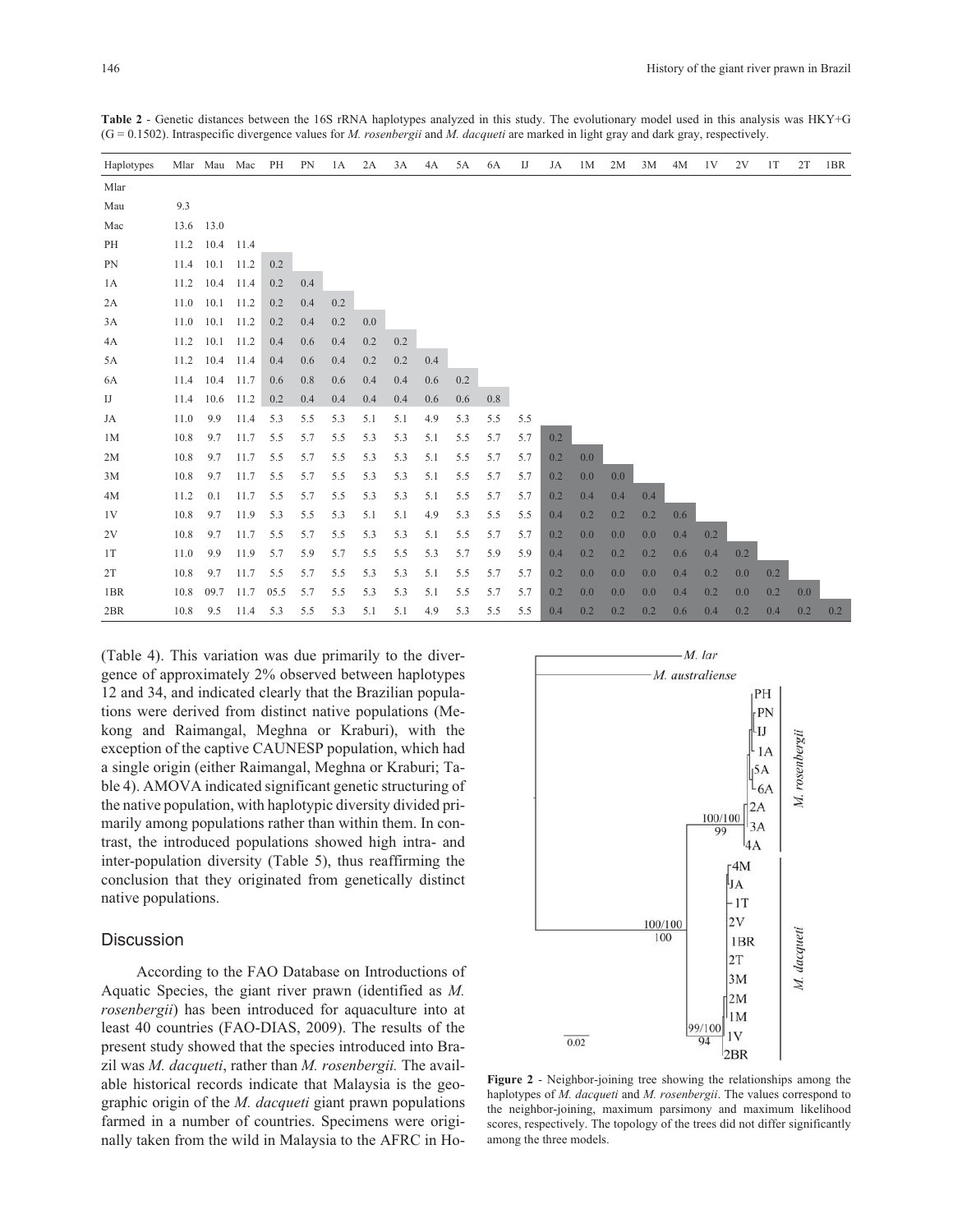| Haplotype           |                                   |                          |                                                |                          | Native                       |                          |                                           |                          |                  |                                                                                                                    |                                                           |                                      |                            | Non-Native                             |                    |                        |
|---------------------|-----------------------------------|--------------------------|------------------------------------------------|--------------------------|------------------------------|--------------------------|-------------------------------------------|--------------------------|------------------|--------------------------------------------------------------------------------------------------------------------|-----------------------------------------------------------|--------------------------------------|----------------------------|----------------------------------------|--------------------|------------------------|
|                     | Bangladesh                        |                          | Thailand                                       |                          | Malaysia                     |                          | Vietnam                                   |                          | Indonesia        |                                                                                                                    |                                                           |                                      |                            | Brazil                                 |                    |                        |
|                     | Raimangal Meghna<br>$\circledast$ | $\widehat{e}$            | $\mathsf{T}$ api<br>$\bigoplus$<br>Kraburi (c) | Setiu (e)                | Semenyih Bahand<br>(f) $(g)$ |                          | Dongnai<br>$\begin{array}{c} \end{array}$ | Mekong<br>$\oplus$       | Musi<br>$\oplus$ | <b>Barito</b><br>$\bigcirc \hspace{-0.75mm} \in \hspace{-0.75mm} \in \hspace{-0.75mm} \in \hspace{-0.75mm} \infty$ | $\operatorname{Corr\acute{e}a}\left( l\right)$<br>Augusto | Colares<br>$\left( \text{m} \right)$ | Soure<br>$\rm \widehat{E}$ | Tracuateua Salvador CAUNESP<br>$\odot$ | $\widehat{\Theta}$ | $\widehat{\mathbf{e}}$ |
|                     | 4                                 |                          |                                                |                          |                              |                          |                                           |                          |                  |                                                                                                                    |                                                           |                                      |                            |                                        |                    |                        |
|                     |                                   | $\mathfrak{g}$           |                                                |                          |                              |                          |                                           |                          |                  |                                                                                                                    |                                                           |                                      |                            |                                        |                    |                        |
| $- n n 4 n 6 7 8 9$ | $\sim$ $\frac{\sim}{\sim}$ $\sim$ |                          |                                                |                          |                              |                          |                                           |                          |                  |                                                                                                                    |                                                           |                                      |                            |                                        |                    |                        |
|                     |                                   |                          |                                                |                          |                              |                          |                                           |                          |                  |                                                                                                                    |                                                           |                                      |                            |                                        |                    |                        |
|                     |                                   |                          |                                                |                          |                              |                          |                                           |                          |                  |                                                                                                                    |                                                           |                                      |                            |                                        |                    |                        |
|                     |                                   | $16\,$                   | $\overline{\phantom{0}}$                       |                          |                              |                          |                                           |                          |                  |                                                                                                                    |                                                           |                                      |                            |                                        |                    |                        |
|                     |                                   | $\overline{\phantom{a}}$ |                                                |                          |                              |                          |                                           |                          |                  |                                                                                                                    |                                                           |                                      |                            |                                        |                    |                        |
|                     | $\overline{\phantom{a}}$          |                          |                                                |                          |                              |                          |                                           |                          |                  |                                                                                                                    |                                                           |                                      |                            |                                        |                    |                        |
|                     |                                   |                          |                                                |                          |                              |                          |                                           |                          |                  |                                                                                                                    |                                                           |                                      |                            |                                        |                    |                        |
|                     |                                   |                          | $\sim$ $-$                                     |                          |                              |                          |                                           |                          |                  |                                                                                                                    |                                                           |                                      |                            |                                        |                    |                        |
|                     | $\sim$ $10$                       |                          | $\begin{array}{c} 2 & 0 \\ 0 & 0 \end{array}$  |                          |                              |                          |                                           |                          |                  |                                                                                                                    |                                                           |                                      |                            |                                        |                    |                        |
|                     |                                   | $\Box$                   |                                                |                          |                              |                          |                                           |                          |                  |                                                                                                                    | $\infty$                                                  | $\omega$                             | $\sim$                     | $\sim$                                 | $\sim$             | $22$                   |
|                     |                                   |                          |                                                |                          |                              |                          |                                           |                          |                  |                                                                                                                    |                                                           |                                      |                            |                                        |                    |                        |
|                     |                                   | $\mathbf{C}$             |                                                |                          |                              |                          |                                           |                          |                  |                                                                                                                    |                                                           |                                      |                            |                                        |                    |                        |
|                     |                                   |                          | $\overline{\phantom{m}}$                       |                          |                              |                          |                                           |                          |                  |                                                                                                                    |                                                           |                                      |                            |                                        |                    |                        |
|                     |                                   |                          | $\sim$ $-$                                     |                          |                              |                          |                                           |                          |                  |                                                                                                                    |                                                           |                                      |                            |                                        |                    |                        |
|                     |                                   |                          |                                                |                          |                              |                          |                                           |                          |                  |                                                                                                                    |                                                           |                                      |                            |                                        |                    |                        |
|                     |                                   |                          |                                                |                          |                              |                          |                                           |                          |                  | $27$                                                                                                               |                                                           |                                      |                            |                                        |                    |                        |
|                     |                                   |                          |                                                |                          |                              | $\overline{\phantom{a}}$ |                                           |                          |                  |                                                                                                                    |                                                           |                                      |                            |                                        |                    |                        |
|                     |                                   |                          |                                                |                          |                              |                          |                                           | $\overline{\phantom{a}}$ |                  |                                                                                                                    |                                                           |                                      |                            |                                        |                    |                        |
|                     |                                   |                          | 26                                             |                          |                              |                          |                                           |                          |                  |                                                                                                                    |                                                           |                                      |                            |                                        |                    |                        |
|                     |                                   |                          |                                                |                          |                              | $\overline{ }$           | $\frac{17}{1}$ –                          | $\overline{1}4$          |                  | $\overline{\phantom{0}}$                                                                                           |                                                           |                                      |                            |                                        |                    |                        |
|                     |                                   |                          |                                                |                          |                              |                          |                                           |                          |                  |                                                                                                                    |                                                           |                                      |                            |                                        |                    |                        |
|                     |                                   |                          |                                                |                          |                              |                          |                                           | $\overline{\phantom{a}}$ |                  |                                                                                                                    |                                                           |                                      |                            |                                        |                    |                        |
|                     |                                   |                          | $\overline{\phantom{a}}$                       |                          |                              |                          |                                           |                          |                  |                                                                                                                    |                                                           |                                      |                            |                                        |                    |                        |
|                     |                                   |                          |                                                |                          |                              |                          |                                           | $\sim$                   |                  |                                                                                                                    |                                                           |                                      |                            |                                        |                    |                        |
|                     |                                   |                          |                                                | $\overline{\phantom{0}}$ |                              |                          |                                           |                          |                  |                                                                                                                    |                                                           |                                      |                            |                                        |                    |                        |
|                     |                                   |                          |                                                |                          | 46                           | $\sqrt{4}$               | $-29$                                     | $26\,$                   | $\overline{21}$  |                                                                                                                    |                                                           |                                      |                            |                                        |                    |                        |
|                     |                                   |                          |                                                |                          |                              |                          |                                           |                          |                  |                                                                                                                    |                                                           |                                      |                            |                                        |                    |                        |
|                     |                                   |                          | 39                                             |                          |                              |                          |                                           |                          |                  |                                                                                                                    |                                                           |                                      |                            |                                        |                    |                        |
|                     |                                   |                          |                                                | $\overline{4}$           |                              |                          |                                           |                          |                  |                                                                                                                    |                                                           |                                      |                            |                                        |                    |                        |
|                     |                                   |                          |                                                |                          |                              |                          |                                           |                          |                  | $\infty$                                                                                                           |                                                           |                                      |                            |                                        |                    |                        |
|                     |                                   |                          |                                                |                          |                              |                          |                                           | $\overline{ }$           |                  |                                                                                                                    | 12                                                        | $14\,$                               | $\equiv$                   | $17\,$                                 | $\circ$            |                        |
|                     |                                   |                          |                                                |                          |                              |                          | $\overline{\phantom{0}}$                  |                          |                  |                                                                                                                    |                                                           |                                      |                            |                                        |                    |                        |
|                     |                                   |                          |                                                |                          |                              |                          |                                           |                          |                  |                                                                                                                    |                                                           |                                      |                            |                                        |                    |                        |
|                     | 32                                | 34                       | $\varphi$<br>43                                | 15                       | 46                           | $42$                     | 49                                        | 45                       | $23$             | 36                                                                                                                 | $\overline{21}$                                           | $18\,$                               | $\overline{4}$             | $\overline{2}$                         | $\equiv$           | $22$                   |
|                     |                                   |                          |                                                |                          |                              |                          |                                           |                          |                  |                                                                                                                    |                                                           |                                      |                            |                                        |                    |                        |

Iketani *et al.* 147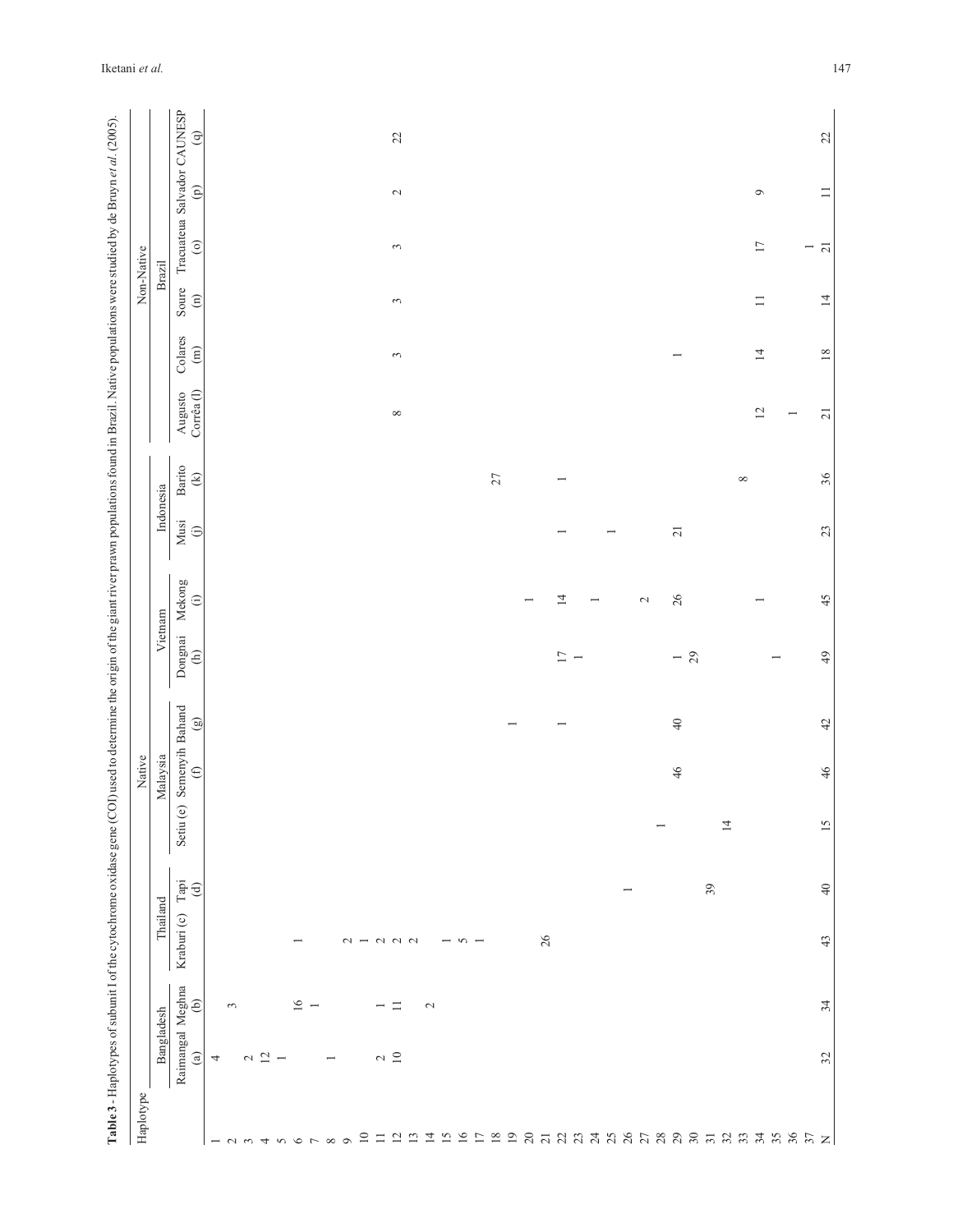nolulu, Hawaii, where captive breeding techniques were first developed. This institution subsequently provided a number of other countries, including Brazil, with specimens (New, 2000, 2002). The data used here to reconstruct the history of the introduction of the giant river prawn into Brazil indicate different geographic origins (Bangladesh or Thailand and Vietnam). These data also indicate that there were at least two introductions involving specimens from different native stocks that may have favored their success during and following colonization.

*Macrobrachium dacqueti* is present not only in the Amazon region of northern Brazil, but also in the northeast (Salvador, Bahia) and in ponds of the CAUNESP facility in southern Brazil. In wild Amazonian populations, two 16S rRNA haplotypes (1BR and 2BR) were observed (with a molecular difference of only 0.2%), while only 1BR was recorded in the captive population from CAUNESP. This haplotype was 100% similar to those observed in Malaysia (1M, 2M and 3M), southern Vietnam (2V), and southeast Thailand (2T). Hanamura *et al.* (2008) found the same haplotypes in introduced individuals in Madagascar. The differences in relation to *M. rosenbergii* were > 5%, a level more characteristic of species rather than population divergence. These values are higher than those found, for example, among *M. lar*, *M. mammillodactylus* and *M*. *latidactylus*, and between *M. acanthochirus* and *M. olfersii*, *M. crenulatum* and *M. zariqueyi*, and *M*. *latimanus* and *M*. *grandimanus* (Murphy and Austin, 2005; Liu *et al.*, 2007). In particular, these results further corroborate the detailed morphological analysis of Wowor and Ng (2007), who concluded that *M. dacqueti* (and not *M. rosenbergii*) was the species introduced worldwide for aquaculture. Currently,

**Table 5** - Results of the analysis of molecular variance (AMOVA) for the native populations of *M. dacqueti* and those introduced into Brazil based on the sequences of subunit I of the cytochrome oxidase gene.

| Source of<br>variation | d.f. | Variance<br>components | Variation* $(\%)$ |
|------------------------|------|------------------------|-------------------|
| Native range           |      |                        |                   |
| Among                  | 10   | 2.21809                | 73.19             |
| Within                 | 394  | 0.81262                | 26.81             |
| Total                  | 404  | 3.03072                |                   |
| Introduced range       |      |                        |                   |
| Among                  | 5    | 1.35118                | 46.01             |
| Within                 | 101  | 1.58548                | 53.99             |
| Total                  | 106  | 2.93666                |                   |

 $*p < 0.001$  for all values.

*M. rosenbergii* refers to the eastern form, which occurs in eastern Indonesia, Australia and the Philippines. However, Wowor and Ng (2007) suggested suppressing the *M. rosenbergii* holotype by replacing it with that of *M. dacqueti*, thus making the two names objective synonyms and the former available for use. This would avoid much of the confusion that would be generated by renaming the widely-used aquaculture species, although it would also require a new holotype and name for the eastern form.

The history of the introduction of this species into Brazil is not well documented. There are few official records, and many have simply been lost following the deaths of the researchers involved in the first transfers. However, two of the early introductions are well-known. The first involved specimens obtained from Hawaii (originally from

**Table 4** - Possible source localities of the *M. dacqueti* populations found in Brazil based on the COI sequences reported by de Bruyn *et al.* (2005), and the mean genetic divergence within each population.

| Population          | Mean within-population<br>sequence divergence $(\% )$ -<br>introduced | Number of source localities | Inferred source locality                | Mean within-population se-<br>quence divergence $(\% )$ -<br>source locality <sup>1</sup> |
|---------------------|-----------------------------------------------------------------------|-----------------------------|-----------------------------------------|-------------------------------------------------------------------------------------------|
| Northern Brazil     |                                                                       |                             |                                         |                                                                                           |
| Pará                |                                                                       |                             |                                         |                                                                                           |
| Augusto Corrêa      | 1.3                                                                   |                             | Mekong                                  | 0.41                                                                                      |
| Colares             | 1.2                                                                   | 2                           | Raimangal                               | 0.62                                                                                      |
| Soure               | 1.3                                                                   |                             | Meghna                                  | 0.55                                                                                      |
| Tracuateua          | 1.4                                                                   |                             | Kraburi                                 | 0.77                                                                                      |
| Northeastern Brazil |                                                                       |                             |                                         |                                                                                           |
| Bahia               |                                                                       |                             |                                         |                                                                                           |
| Salvador            | 1.8                                                                   | $\overline{2}$              | Mekong, Raimangal,<br>Meghna or Kraburi |                                                                                           |
| Southeastern Brazil |                                                                       |                             |                                         |                                                                                           |
| São Paulo           |                                                                       |                             |                                         |                                                                                           |
| <b>CAUNESP</b>      | 0.0                                                                   | 1                           | Raimangal, Meghna or<br>Kraburi         |                                                                                           |

<sup>1</sup>Values estimated from the data of de Bruyn *et al.* (2005).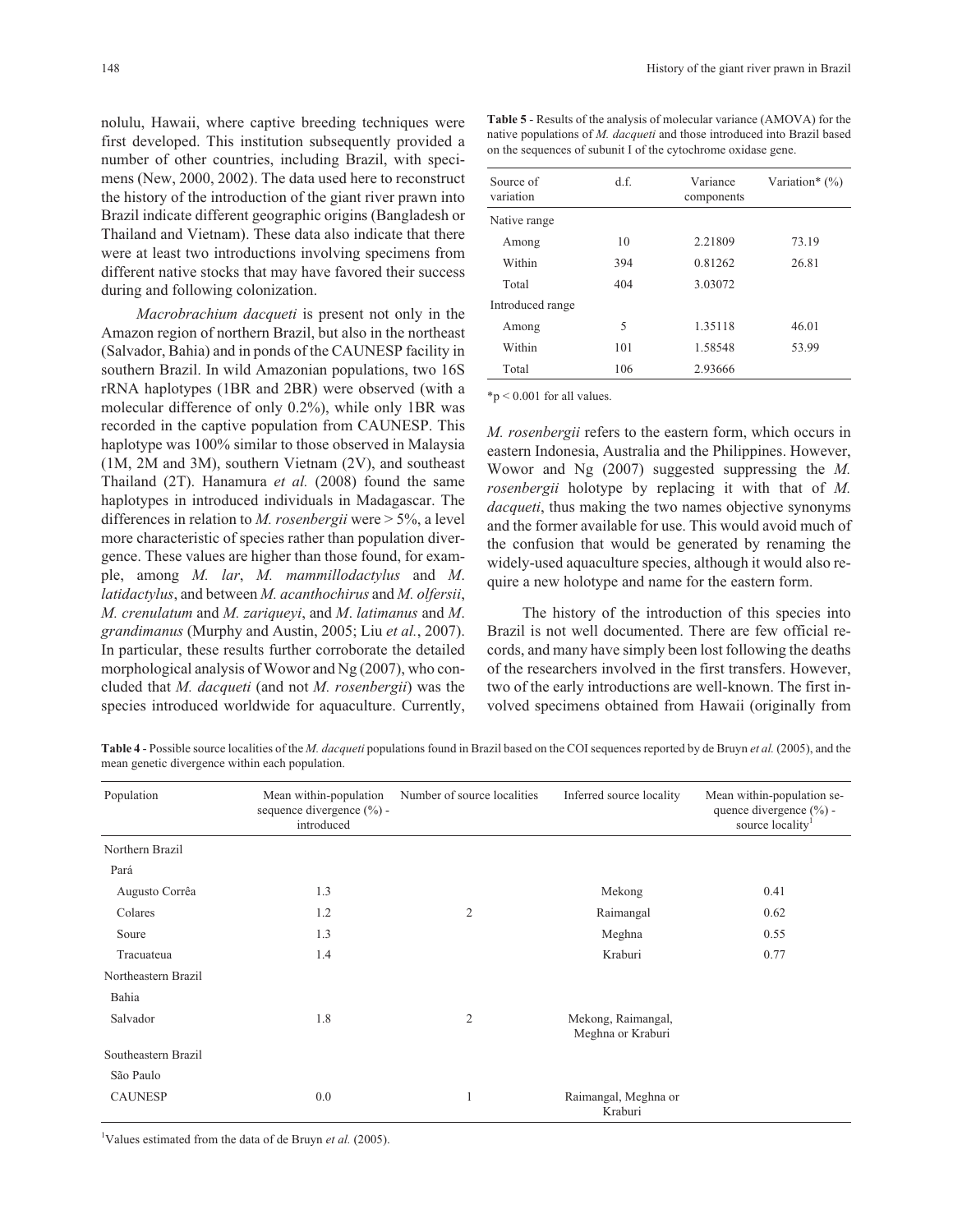Malaysia) for research at the Federal University of Pernambuco in northeastern Brazil in 1977 or 1978 (Cavalcanti, 1998). The second involved specimens imported from Miami, USA, by the Agricultural Research Organization (PESAGRO) of the state of Rio de Janeiro, in southeastern Brazil, in 1981 (R.C. Martino, pers. commun.). It is nevertheless possible that a number of other institutions also imported the species at some time in the past (Cavalcanti, 1998). The CAUNESP center is currently Brazil's largest freshwater prawn research institute and still conducts studies on giant prawns derived from specimens obtained from PESAGRO.

The COI data used here to reconstruct the history of the introduction of the giant river prawn into Brazil indicated origins different from those reported previously (Cavalcanti, 1998; New, 2000, 2002). The presence of haplotypes 12 and 34 in Brazilian specimens confirmed that they did not originate from Malaysia. Haplotype 12 is found in native populations from Bangladesh (Raimangal and Meghna) and Thailand (Kraburi), while haplotype 34 occurs in the population from Mekong in Vietnam (de Bruyn *et al.*, 2005). Clearly, then, the Brazilian giant prawns are descended from native populations in Vietnam and either Bangladesh or Thailand.

Combining this finding with the historical records suggests that the first specimens introduced from Hawaii in 1977 and 1978 were derived from native Vietnamese populations. The subsequent importation of specimens from Miami, in 1981, appears to have involved a lineage originally from either Bangladesh (Raimangal or Meghna) or Thailand (Kraburi). It is nevertheless possible that the first introduction did in fact involve a Malaysian lineage, which would agree with the historical records given that haplotype 34 diverged by only a single transition (0.2%) from the most common haplotype (29) found in Malaysian populations. This haplotype was also recorded in a specimen from Colares (Pará). It is also possible that this population originated in Malaysia, given that haplotype 34 has been recorded in giant prawns, although this region was not sampled by de Bruyn *et al.* (2005) and therefore was not included in the present study. On the other hand, as Vietnam is the world's second largest producer of giant river prawn (New, 2005), we cannot rule out the possibility that specimens from this country were introduced into Brazil.

In the case of the original native populations, COI haplotypes 12 and 34 formed two distinct clades (a northern one and a southern one) that separated 4.5-5.5 million years ago, according to de Bruyn *et al.* (2005) following the formation of a marine barrier that isolated peninsular Malaysia from Thailand. The presence of both of these haplotypes in Brazil reinforces the conclusion that there were at least two introductions. These genetic lineages have since mixed in the Amazon region and in northeastern Brazil (Salvador, Bahia). The data on genetic divergence and the AMOVA results (Tables 4 and 5) are typical of exotic species that

have experienced multiple introduction events, *i.e.*, higher divergence values and more variation within than among populations (Kolbe *et al.*, 2004, 2007; Kelly *et al.*, 2006).

The admixture of individuals from genetically distinct native populations is typical of invasive species of vertebrates (Kolbe *et al.*, 2004; Lindholm *et al.*, 2005; Ficetola *et al.*, 2008) and invertebrates (Hänfling *et al.*, 2002; Meixner *et al.*, 2002; Kelly *et al.*, 2006; Ashton *et al.*, 2008; Audzijonyte *et al.*, 2009). This situation may be purely demographic (the occurrence of different genotypes within the same area) or genomic, with crossing and recombination resulting in novel genotypes (Keller and Taylor, 2008). Such events have two important effects that may contribute to the success of the introduction. One is the dilution of the founder effect, *i.e.*, a decrease in inbreeding depression and the maintenance of high levels of genetic variability (Hanfling, 2007), while another is the generation (by recombination) of new genotypes that are absent in the native populations (Lavergne and Molofsky, 2007). Although the present study focused on mitochondrial DNA, thereby restricting the analysis to the identification of demographic mixing, recombination cannot be ruled out. Indeed, haplotypes 36 and 37, which were only recorded in the Brazilian samples, may be the first signs of the invasion's success. Additional analyses with nuclear markers will be necessary to confirm admixture in Brazilian populations of the giant river prawn.

The first records of the occurrence of giant river prawns in the wild in the Amazon region (coast of Pará state) were from the municipalities of Belém and Bragança (Barros and Silva, 1997). Five years later, specimens (including ovigerous females) were collected in the wild in the municipalities of Colares and Salvaterra (Cintra *et al.*, 2003). More recently, Silva-Oliveira and coworkers (unpublished data) observed specimens (once again including ovigerous females) in a further eight municipalities, and developed models to show that the Amazon coastal zone is especially suitable for the development of the giant river prawn. There are also a number of records of the species at localities in the state of Maranhão (I3N-BRASIL, 2009), which borders Pará to the east. These records constitute a preoccupying scenario of establishment and expansion of *M. dacqueti* and indicate that the occurrence of this species in Brazil should be monitored carefully, particularly in the Amazon basin because of the region's high biodiversity.

Analysis of the correlation between molecular and historical data proved useful for validating events known to have occurred during the introduction process, in addition to helping in the identification of new variables. The species of giant river prawn introduced into Brazil was confirmed to be *M. dacqueti*, and the Brazilian populations were shown to have been derived from at least two introduction events that involved specimens from distinct native populations, none of which was cited in the historical records. This conclusion emphasizes the need to confirm the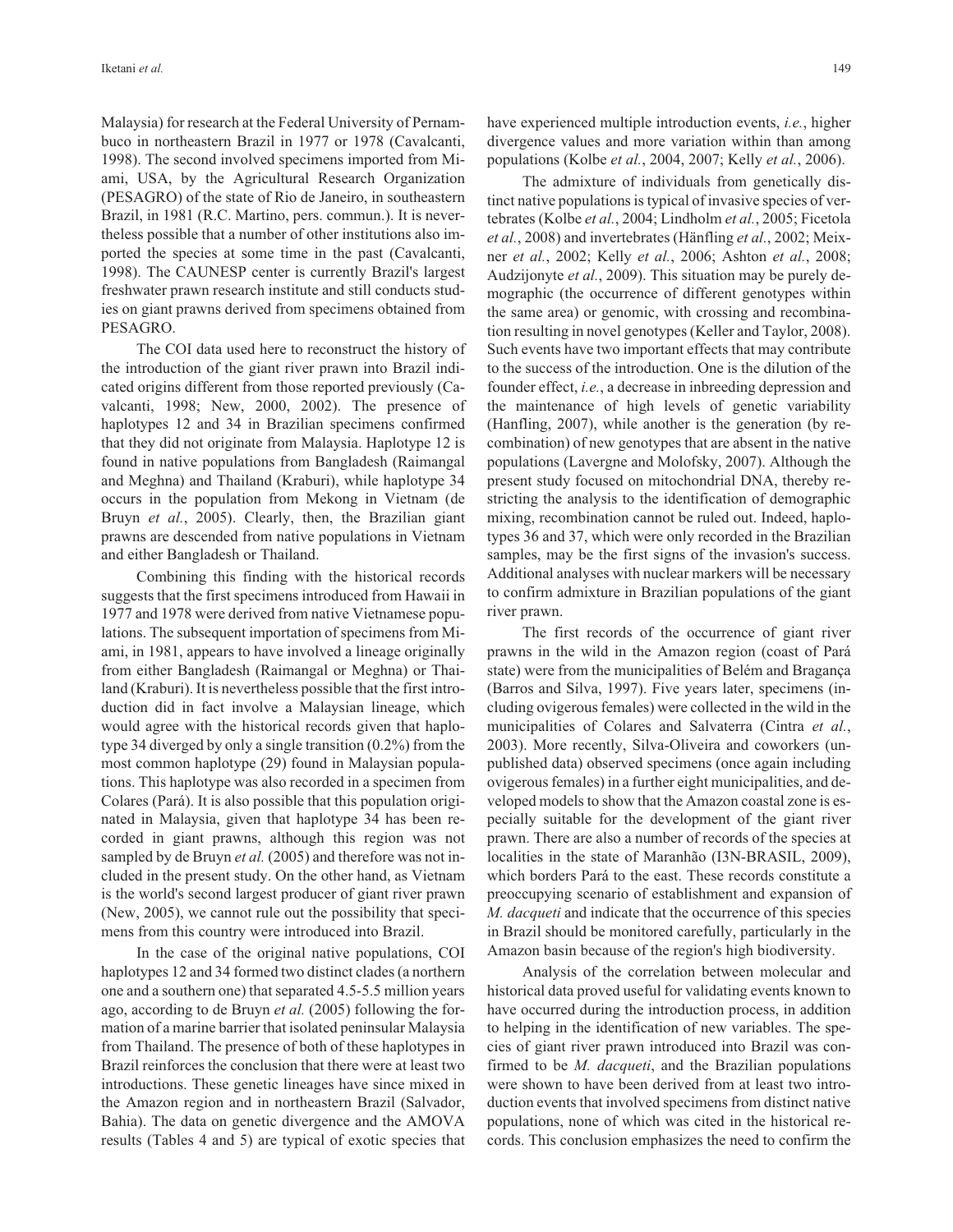origin of the giant river prawn populations introduced into other countries (FAO-DIAS, 2009), in particular the United States, Jamaica, Panama, Venezuela, Taiwan and Russia, where the prawns are known to have invaded natural environments (Pereira *et al.*, 1996; Woodley *et al.*, 2002; Kairo *et al.*, 2003; FAO-DIAS, 2009). Our findings also indicate an urgent need to monitor the potential impacts of wild populations of the giant river prawn in the coastal zone of the Amazon region.

## Acknowledgments

The authors thank Dr. Mark de Bruyn for the additional information he provided on native populations, and Drs. Jonathan Stuart Ready and Wilsea Figueiredo for their help and comments. This study was supported by the Brazilian National Research Council (CNPq; project numbers 563967/2005-6 - PROTAX and 476866/2008-1 - Edital Universal), and by the Fundação de Amparo à Pesquisa do Estado do Pará (FAPESPA, project 114/2008 - Edital Universal).

### **References**

- Ashton GV, Stevens MI, Hart MC, Green DH, Burrows MT, Cook EJ and Willis KJ (2008) Mitochondrial DNA reveals multiple northern hemisphere introductions of *Caprella mutica* (Crustacea, Amphipoda). Mol Ecol 17:1293-1303.
- Audzijonyte A, Wittmann KJ, Ovcarenko I and Väinölä R (2009) Invasion phylogeography of the Ponto-Caspian crustacean *Limnomysis benedeni* dispersing across Europe. Divers Distrib 15:346-355.
- Bandelt HJ, Forster P and Rohl A (1999) Median-joining networks for inferring intraspecific phylogenies. Mol Biol Evol 16:37-48.
- Barros MP and Silva LMA (1997) Registro de introdução da espécie exótica *Macrobrachium rosenbergii* (De Man, 1879) (Crustacea, Decapoda, Palaemonidae) em águas do Estado do Pará. Bol Museu Paraense Emílio Goeldi 13:31- 37.
- Cavalcanti LB (1998) Histórico. In: Valenti WC (ed) Carcinicultura de Água Doce. Instituto Brasileiro do Meio Ambiente e do Recursos Naturais Renováveis, Brasília, pp 17-20.
- Cintra IHA, Silva KCA and Muniz APM (2003) Ocorrência de *Macrobrachium rosenbergii* (de man, 1879) em áreas estuarinas do Estado do Pará (Crustacea, Decapoda, Palaemonidae). Bol Tec Cient CEPNOR 3:219-227.
- de Bruyn M, Wilson JA and Mather PB (2004a) Huxley's line demarcates extensive genetic divergence between eastern and western forms of the giant freshwater prawn, *Macrobrachium rosenbergii*. Mol Phylogenet Evol 30:251- 257.
- de Bruyn M, Wilson JC and Mather PB (2004b) Reconciling geography and genealogy: Phylogeography of giant freshwater prawns from the Lake Carpentaria region. Mol Ecol 13:3515-3526.
- de Bruyn M, Nugroho E, Hossain MM, Wilson JC and Mather PB (2005) Phylogeographic evidence for the existence of an ancient biogeographic barrier: The Isthmus of Kra Seaway. Heredity 94:370-378.
- Excoffier L, Laval G and Schneider S (2005) Arlequin v. 3.0: An integrated software package for population genetics data analysis. Evol Bioinform Online 1:47-50.
- Ficetola GF, Bonin A and Miaud C (2008) Population genetics reveals origin and number of founders in a biological invasion. Mol Ecol 17:773-782.
- Folmer O, Black M, Hoeh W, Lutz R and Vrijenhoek R (1994) DNA primers for amplification of mitochondrial cytochrome C oxidase subunit I from diverse metazoan invertebrates. Mol Mar Biol Biotechnol 3:294-299.
- Gazola-Silva FF, Melo SG and Vitule JRS (2007) *Macrobrachium rosenbergii* (Decapoda, Palaemonidae): Possível introdução em um rio da planície litorânea paranaense (PR, Brasil). Acta Biol Paranaense 36:83-90.
- Guindon S and Gascuel O (2003) A simple, fast, and accurate algorithm to estimate large phylogenies by maxium likelihood. Syst Biol 52:696-704.
- Hall TA (1999) BioEdit: A user-friendly biological sequence alignment editor and analysis program for Windows 95/98/NT. Nucleic Acids Symp Ser 41:95-98.
- Hanamura Y, Koizumi N, Morioka S, Andriantsoa M and Rafalimanana T (2008) Occurrence of the non-indigenous freshwater prawn, *Macrobrachium rosenbergii* (De Man, 1879) (Decapoda, Caridea, Palaemonidae) in Madagascar. Crustaceana 81:1143-1149.
- Hanfling B (2007) Understanding the establishment success of non-indigenous fishes: Lessons from population genetics. J Fish Biol 71:115-135.
- Hänfling B, Carvalho GR and Brandl R (2002) mt-DNA sequences and possible invasion pathways of the Chinese mitten crab. Mar Ecol Prog Ser 238:307-310.
- Johnson DS (1973) Notes on some species of the genus *Macrobrachium* (Crustacea, Decapoda, Caridea, Palaemonidae). J Singapore Nat Acad Sci 3:273-291.
- Kairo M, Ali B, Cheesman O, Haysom K and Murphy S (2003) Invasive Species Threats in the Caribbean Region. Report to the Nature Conservancy, Arlington, 63 pp.
- Keller SR and Taylor DR (2008) History, chance and adaptation during biological invasion: Separating stochastic phenotypic evolution from response to selection. Ecol Lett 11:852- 866.
- Kelly DW, Muirhead JR, Heath DD and Macisaac HJ (2006) Contrasting patterns in genetic diversity following multiple invasions of fresh and brackish waters. Mol Ecol 15:3641- 3653.
- Kolbe JJ, Glor RE, Rodriguez Schettino L, Lara AC, Larson A and Losos JB (2004) Genetic variation increases during biological invasion by a Cuban lizard. Nature 431:177-181.
- Kolbe JJ, Glor RE, Schettino LR, Lara AC, Larson A and Losos JB (2007) Multiple sources, admixture, and genetic aariation in introduced *Anolis* lizard populations. Conserv Biol 21:1612-1625.
- Lavergne SB and Molofsky J (2007) Increased genetic variation and evolutionary potential drive the success of an invasive grass. Proc Natl Acad Sci USA 104:3883-3888.
- Lindenfelser ME (1984) Morphometric and allozymic congruence: Evolution in the prawn *Macrobrachium rosenbergii* (Decapoda, Palaemonidae). Syst Zool 33:195-204.
- Lindholm AK, Breden F, Alexander HJ, Chan W-K, Thakurta SG and Brooks R (2005) Invasion success and genetic diversity